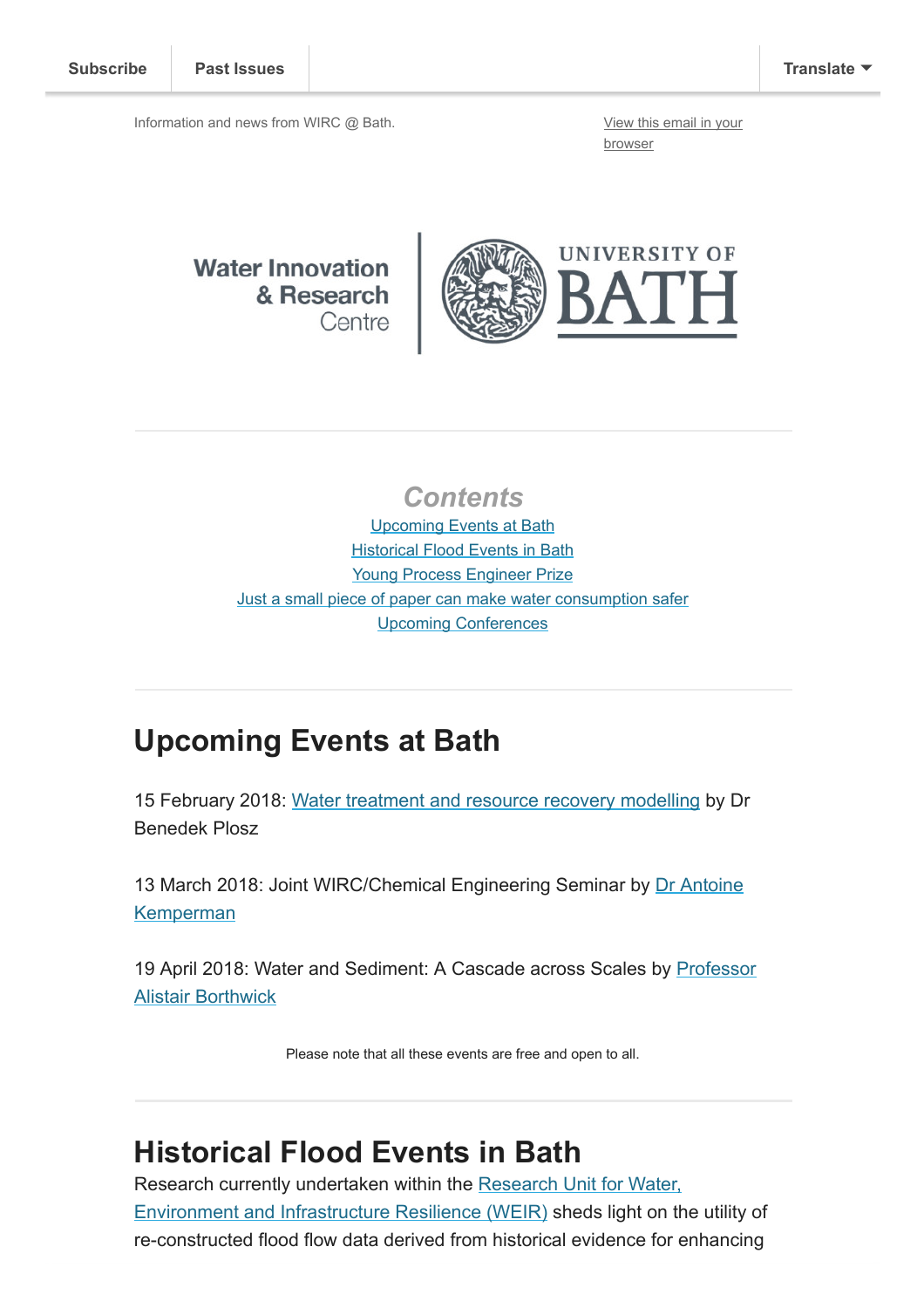



# <span id="page-1-0"></span>Young Process Engineer Prize

Olivia Bailey, a PhD researcher in the Department of Chemical Engineering, was recently named runner-up in the IChemE Water Special Interest Group [30th Anniversary Young Process Engineer Prize. Read more about the prize](http://blogs.bath.ac.uk/water/2018/01/16/young-process-engineer-prize/) and view Olivia's video entry.

## <span id="page-1-1"></span>Just a small piece of paper can make water consumption safer

A revolutionary microbial-based paper sensor has been developed by researchers at the University of Bath, creating a cheap, sustainable and [recyclable device for detecting toxic compounds in water. Read the full news](http://www.bath.ac.uk/news/2018/01/17/just-a-small-piece-of-paper-can-make-water-consumption-safer/) article.

# <span id="page-1-2"></span>Upcoming Conferences

[11 - 15 June 2018: Murcia, Spain, IWA Regional Conference on Water Reuse](http://www.iwa-network.org/events/iwa-regional-conference-on-water-reuse-and-salinity-management/) and Salinity Management